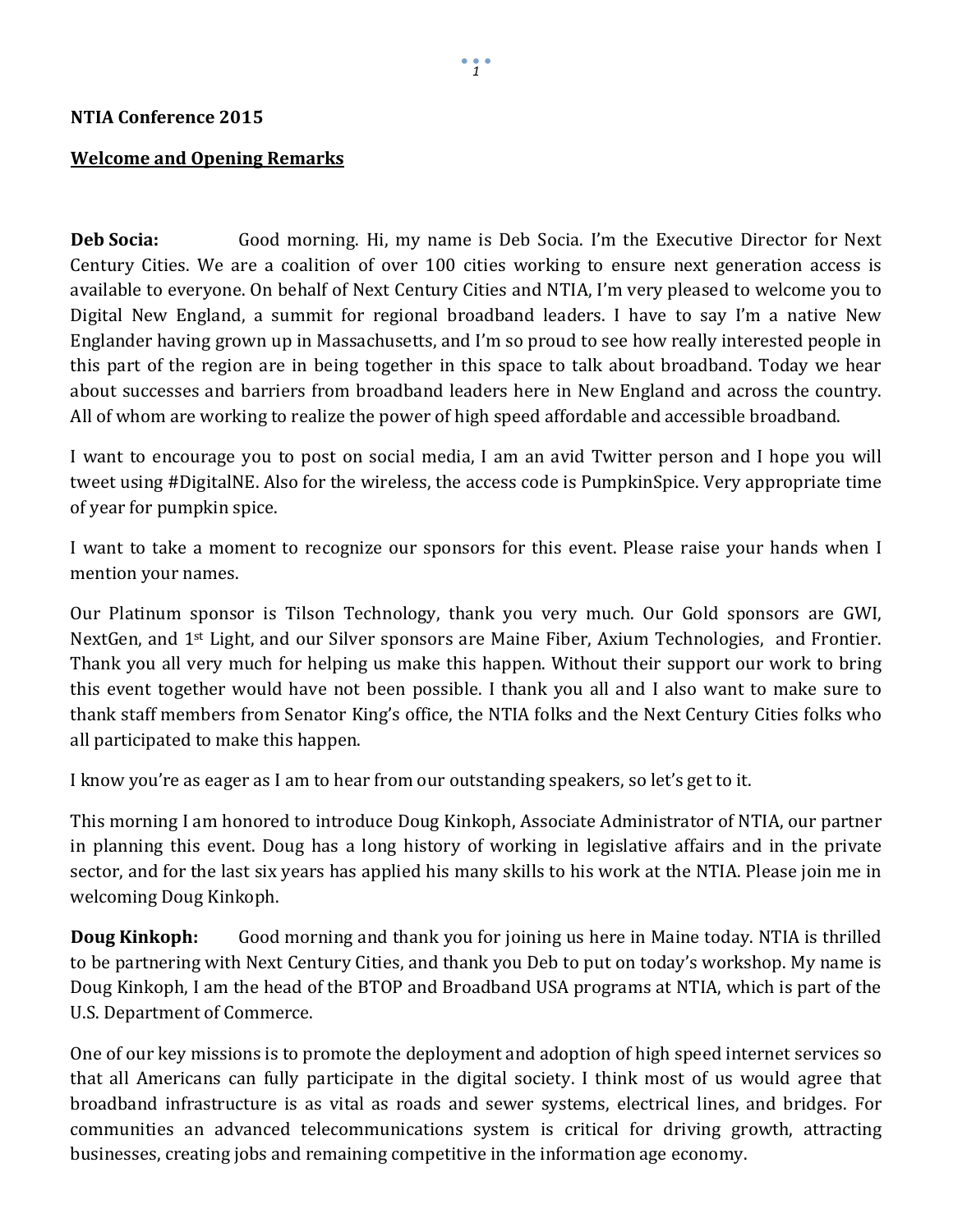For individuals, access to broadband is critical to have access to educational resources, healthcare information, government services, and social networks. These days it's practically impossible to apply for a job or even do homework without broadband access. NTIA has been working on multiple fronts to ensure that citizens have access to the tools and skills needed to share the benefits of broadband. Above all we are striving to close a persistent digital divide that breaks down a long geographic, socioeconomic, racial, and other demographic barriers.

Three things that we've been working on. One, most of you are probably familiar with the Broadband Technology Opportunity program, we are winding that down. It was funded by the 2009 Recovery Act, invested more than \$4-billion and roughly 230 projects nationwide that worked hard, all of you and many of you are here, to expand access and adoption to high speed internet service. Second, earlier this year we announced that a new initiative called Broadband USA, providing support to communities across the country seeking to expand local broadband deployment and adoption. Broadband USA is offering technical assistance, tool kits, guides, and other resources and today we'll be posting a federal funding guide up on the website, and there are some soft copies out in the lobby, as one of our new guides. The goal is to build a lessons learned and best practices that we've collected over the years to BTOP and share them with communities throughout the United States. Now at the same time we are spearheading the Commerce Department's work on the new interagency working group called the Broadband Opportunity Council. The council which is the Commerce Department is co-chairing a partnership with the Department of Agriculture which has joined us here today. Released an important report last week outlining recommendations on how the federal government can promote broadband investment competition within the scope of existing agencies, missions, programs, and budgets. There will be a lot more on that later today throughout the panel and other comments.

With that I want to keep my remarks short. I am very excited for the panelists. I think we have a great group and a great discussion. I look forward to meeting with many of you throughout the day.

With that let me introduce Larry Strickling. Larry is the Associate Secretary for Communications and Information Administration. Larry was sworn in, in June of 2009. He is my boss. In this role Larry serves as administrator for the National Telecommunication Information Administration. The Executive Branch Agency that is principally responsible for advising the president on telecommunications and information policy. A technology policy expert with more than two decades of experience in the public and private sectors. Larry's focus includes leading initiatives to expand broadband internet access, adoption in America, and to ensure that the internet remains an engine for continued innovation and growth. After joining NTIA, Larry had responsibility for the development and deployment of the BTOP programs and the state broadband initiative. Additionally under Larry's watch, NITA launched America's first public searchable nationwide map of consumer broadband internet availability, and crafted a 10 year plan that the agency is now implementing to nearly double the amount of commercial spectrum available for wireless broadband. Larry also oversees NTIA's efforts on a host of domestic and global internet policy and administrative issues.

Please join me in welcoming Assistant Secretary Larry Strickling.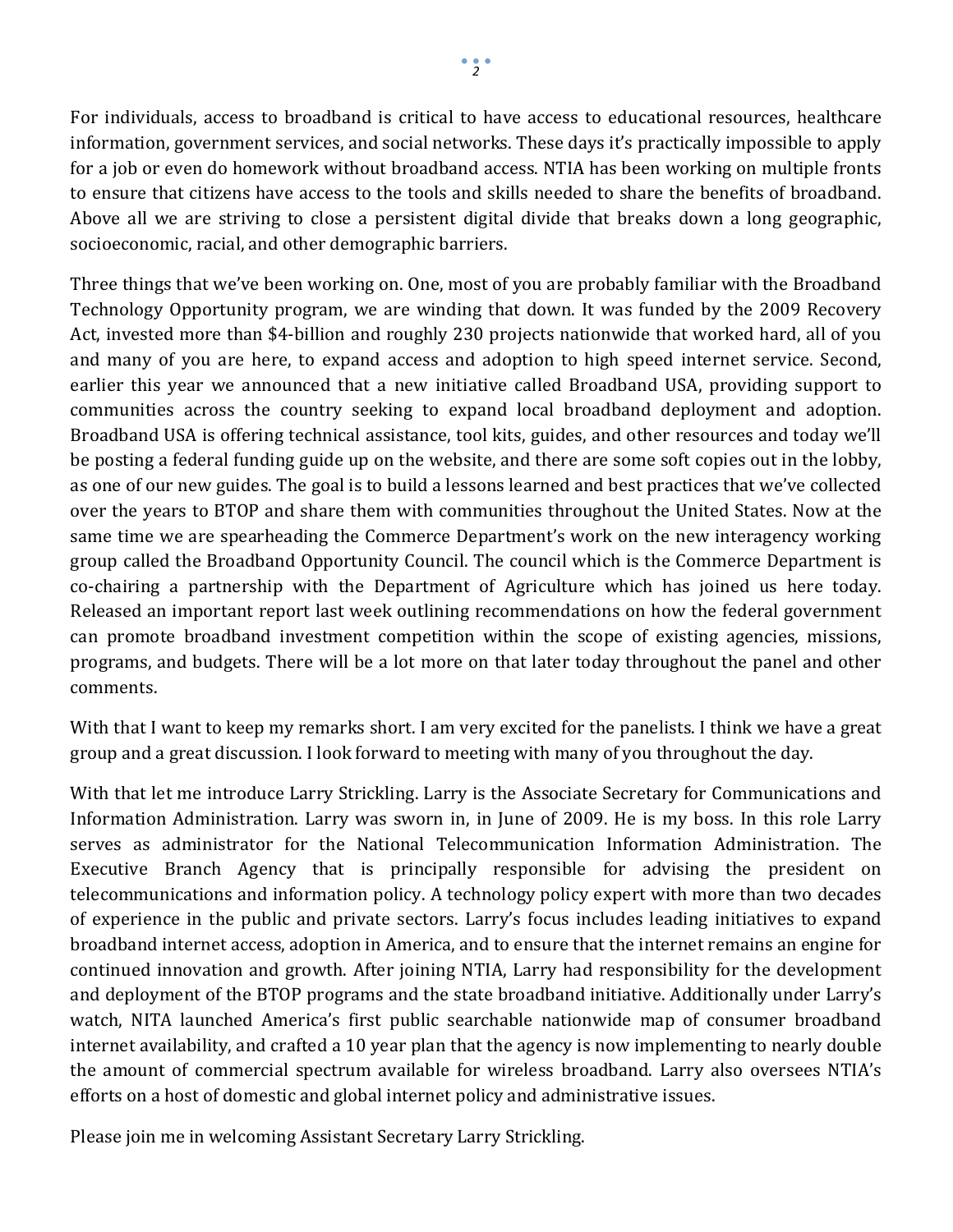**Lawrence Strickling:** Thanks Doug. I'll be back talking with you all at lunchtime so I'm going to save all the substance for then. But I do want to just welcome you all, it's a great turnout today here in New England. We're very glad you all have made the trip here to Portland to sit with us and share your wisdom with us for the day. I also want to thank Doug and Deb Socia, and of course the wonderful team at NTIA for organizing today's workshop.

With that I would like then to turn to introducing our first item on this morning's agenda which will be Keynote Conversation involving some of the luminaries in broadband, including your own Senator Angus King. Let me introduce our three panelists, we'll get them up here and we'll get going.

First as I mentioned, we're very privileged to have Senator Angus King here today. I think those of you from Maine know he's been your Senator since January of 2013, and before that he served two terms as Governor of Maine. In both of these positions he's been an absolute champion for expanding broadband in this state and in rural America in all of our 50 states. I have followed his many activities in this space. Most recently he introduced the Digital Learning Equity Act of 2015, which aims to narrow the digital divide by supporting innovative ways to ensure that students stay connected both inside and outside the classroom. He's been involved in Health Information Technology, he's been an active participant and commenter on activities in the administration including the Broadband Opportunities Council work that I'll be talking more about at lunchtime and which you'll be hearing about along the day. We're very happy to have him here, I will mention he's a graduate of Dartmouth College and the University of Virginia School of Law but now lives in Brunswick, Maine. I'm not sure what your connection is with Bowdoin up there, but a wonderful town.

Our second panelist from the White House is David Edelman, he is Special Assistant to the President for Economic and Technology policy, works both at the National Economic Council and at the Office of Science and Technology policy, but he only gets paid one salary. In that role he leads policy development and coordination on issues relating to the digital economy, including broadband competition and access, high tech intellectual property, online privacy, technology trade, and internet governance. Prior to his time at the White House he served as a policy advisor in the State Department's Office of Cyber Affairs where he was responsible for developing U.S. diplomatic strategy an international legal doctrine on cyber issues. He holds a B.A. from Yale and both a Master's and a Doctorate in International Relations from Oxford University. Most pertinent to this audience, he's been involved in broadband activities as long as he's been at the White House, and most notably was the architect of the President's \$10-billion Connect Ed initiative and he's currently leading its implementation.

Our moderator for this discussion who probably ought to be a panelist herself is Susan Crawford, Professor at Harvard Law School and a co-director at the Berkman Center there at Harvard. Previously she served as President Obama's special assistance for Science Technology and Innovation policy where she was one of the principle architects of the Recovery Act Broadband grant program. In addition to helping set up that program she served as a very able mediator between NTIA and the U.S. Department of Agriculture, because you can't anything in government without a little competition and we found ourselves competing with each other a little bit in terms of attracting grants and awarding grants. Many times we had to call Susan in to help out in that regard, but it was all for good. It was all to get the money out as fast as we could and to get projects built as fast as we could. As long as she's